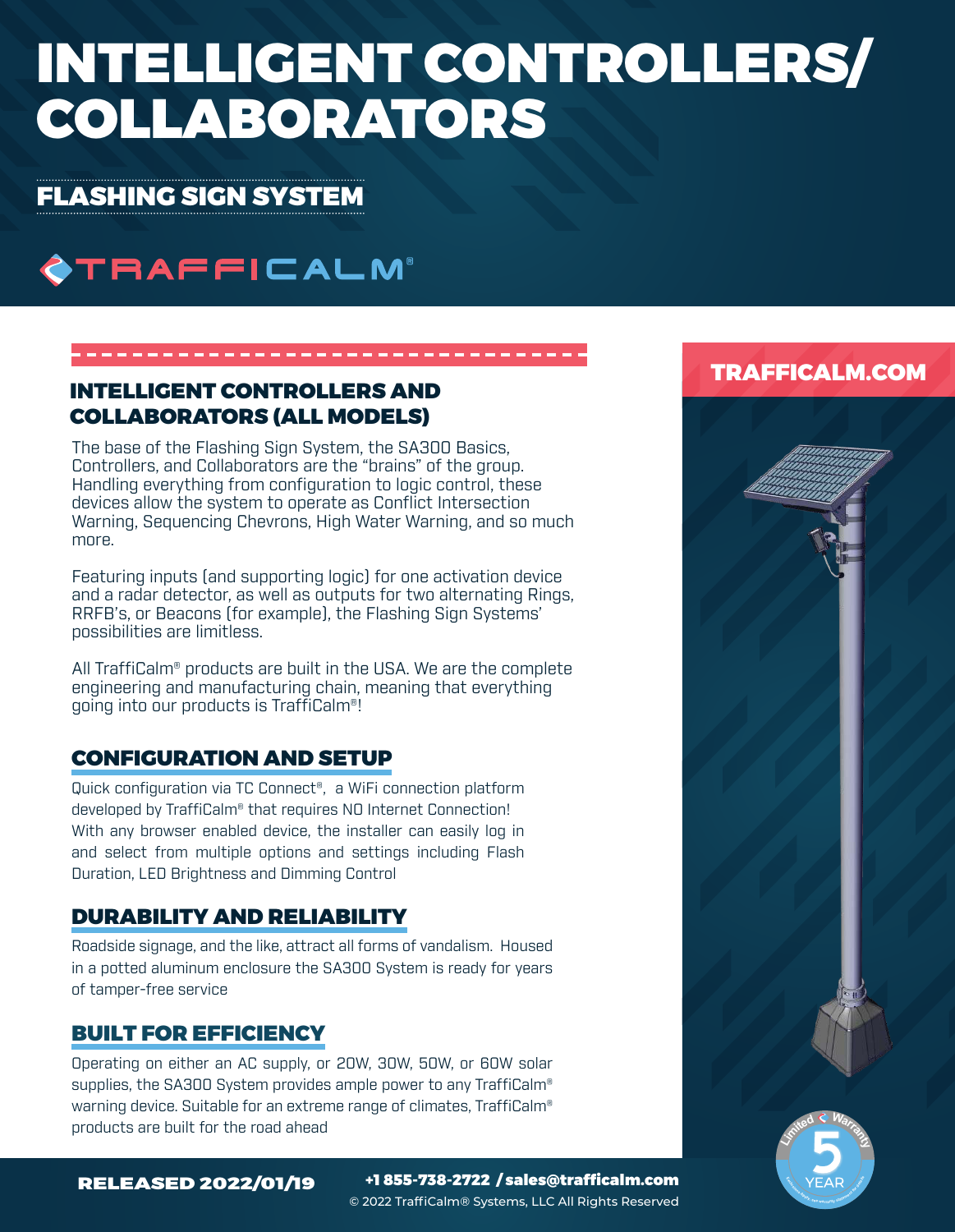## SPECIFICATIONS

Mounting: Universal bracket accommodates most industry standard round or square posts of suitable load rating

Designed for retrofit installation to existing infrastructure

Nema 3R, 3RX, and 4X enclosures (depending on device selected)

All electronics potted for weatherproofness

Stainless fasteners used for corrosion resistance

#### INPUT/OUTPUT

Inputs: 1 per controller, accept dry contact closure, optional input devices include Push Button, Environmental sensors, and others. Outputs: 2 per controller, 12W max requirement, output devices include Sign Rings, RRFBs, Beacons

Radar Port: accepts input from TraffiCalm® Radar

Alternative Sign Flashing: utilizes Radar Port + and -, radar input cannot be used in this scenario

Light sensor for configurable auto-dimming feature based on

#### $\blacksquare$  TRAFFICALM® USER INTER-

Wi-Fi Connectivity - No Internet Connection required

Mode Selection: Pedestrian Crossing, Curve Warning, All Flash,

Conflict Intersection,, High Water Warning

Configurable Flash Duration (60 flashers/minute by default)

Controller can be converted to Collaborator functionality in the

field if system upgrade is desired

Retrievable activation log stored for at least 365 days

On screen status reporting includes:

Controller to Collaborator(s) signal strength Controller and Collaborator(s) flasher output voltages Controller and Collaborator(s) input voltage (battery or AC devices)

#### **EE PERFORMANCE**

Wireless activation within 100 mS Wireless range of 1500 ft/457m (2.4GHz radios) -340 C to +740 C operating range (varies with battery type used)

5 year warranty, excluding batteries

Lifetime product support

## MODEL DETAILS

|                           | M75-SA300-CTLA*<br>M75-SA300-CLBA*<br>M75-SA300-BSCA   | M75-SA300-CTL2*<br>M75-SA300-CLB2*<br>M75-SA300-BSC2*     | M75-SA300-CTL3*<br>M75-SA300-CLB3*<br>M75-SA300-BSC3*     | M75-SA300-CTLE*<br>M75-SA300-CLBE*                     | M75-SA30M-CTL2<br>M75-SA30M-CLB2<br>M75-SA30M-BSC2         | M75-SA30M -CTL3<br>M75-SA30M-CLB3<br>M75-SA30M-BSC3        |
|---------------------------|--------------------------------------------------------|-----------------------------------------------------------|-----------------------------------------------------------|--------------------------------------------------------|------------------------------------------------------------|------------------------------------------------------------|
| Weight                    | 22.0lbs/10.0kg                                         | 25.0 lbs/11.3kg                                           | 28.0 lbs/12.7kg                                           | 29.0 lbs/13.1kg                                        | 36.0 lbs/16.3kg                                            | 39.0 lbs/17.7kg                                            |
| <b>Dims</b>               | $9.28$ "W x 10.5"H x 5.21" D<br>[23.6cm.26.7cm.13.2cm] | 22.7"W x 14.1"H x 3.9"D<br>(57.7cm.35.8cm.9.9cm)          | 21.3"W x 20.1"H x 3.9"D<br>[54.1cm, 51.1cm, 9.9cm         | $9.28$ "W x 10.5"H x 5.21" D<br>[23.6cmx26.7cmx13.2cm] | 22.7"W x 14.1"H x 6.2"D<br>[57.7cm.35.8cm.15.7cm           | 21.3"W x 20.1"H x 6.2"D<br>(54.1cm, 51.1cm, 13.2cm)        |
| AC/Sola                   | Integrated AC                                          | Integrated Solar                                          | <b>Integrated Solar</b>                                   | Solar Panel Kit sold separately                        | <b>Integrated Solar</b>                                    | Integrated Solar                                           |
| Battery                   | Does not apply                                         | AGM, 12Ah, 12V                                            | AGM, 12Ah, 12V                                            | Extreme Climate AGM, 13Ah, 12V                         | AGM, 24Ah, 12V                                             | AGM, 24Ah, 12V                                             |
| Solar Panel               | Does not apply                                         | 20W/1.16A (incl.)                                         | 30W/1.74A (incl.)                                         | 30, 50, or 60W kits available                          | 20W/1.74A (incl.)                                          | 30W/1.74A (incl.)                                          |
| AC Input                  | 0.43A/100-277VAC                                       | Does not apply                                            | Does not apply                                            | Does not apply                                         | 20W/1.74A (incl.)                                          | Does not apply                                             |
| Continuous<br>Performance | Unlimited flashes/day                                  | 800 30sec activations<br>per day with 2 hours<br>sunlight | 800 30sec activations<br>per day with 2 hours<br>sunlight | 860 30sec activations<br>per day with 2 hours sunlight | 1600 30sec activations<br>per day with 2 hours<br>sunlight | 1600 30sec activations<br>per day with 2 hours<br>sunlight |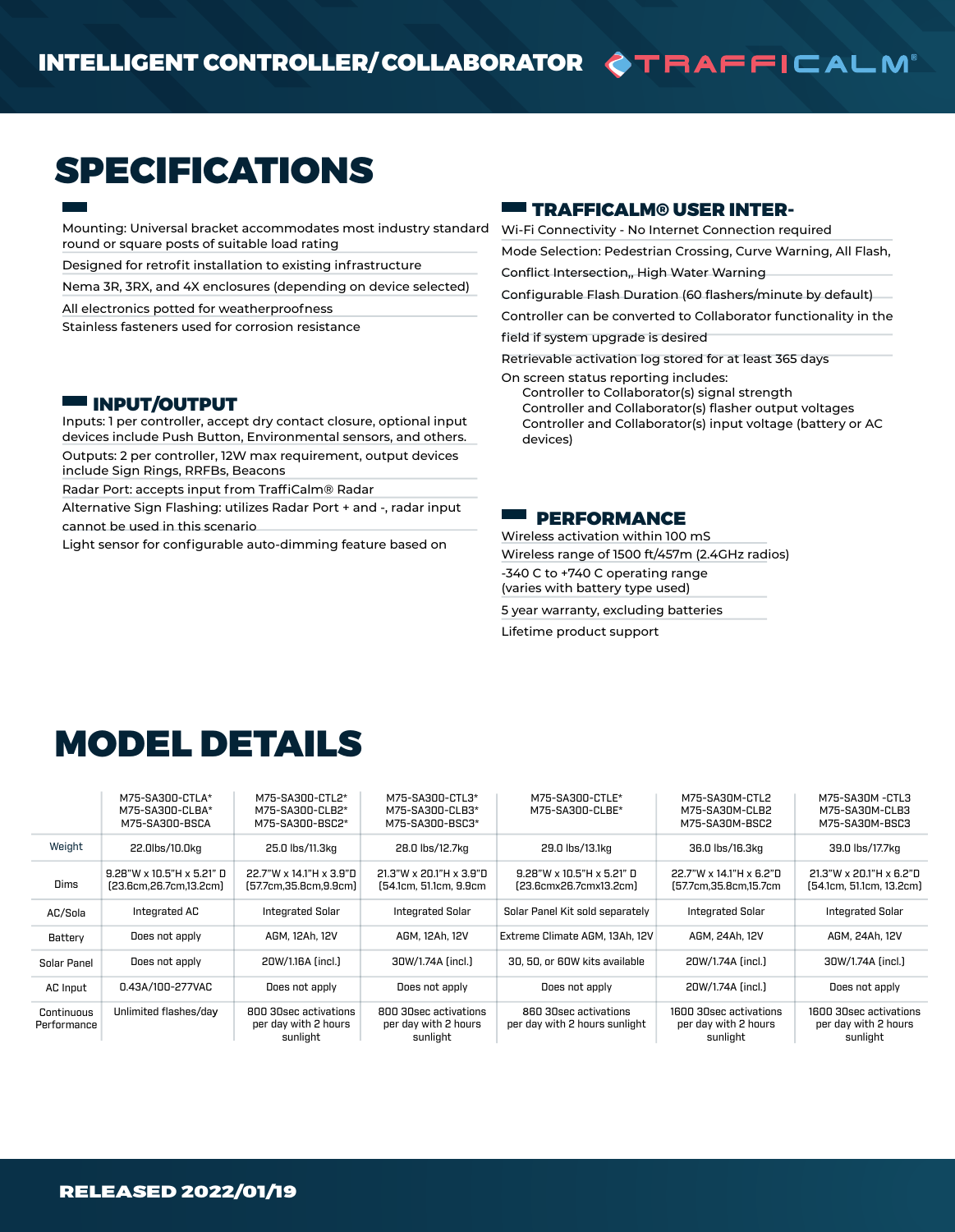## FOR 20W AND 30W 12AH MODELS



|                                                    | А                              | R                | r.                   |                  |
|----------------------------------------------------|--------------------------------|------------------|----------------------|------------------|
| M75-SA300-CTL2<br>M75-SA300-CLB2<br>M75-SA300-BSC2 | 14.1 in<br>$35.8 \text{ cm}$   | 10.8in<br>27.5cm | 22.7 in<br>575 cm    | 11.2in<br>28.5cm |
| M75-SA300-CTL3<br>M75-SA300-CLB3<br>M75-SA300-BSC3 | $20.1$ in<br>$51.1 \text{ cm}$ | 10.8in<br>27.5cm | $21.3$ in<br>54.1 cm | 11.2in<br>28.5cm |